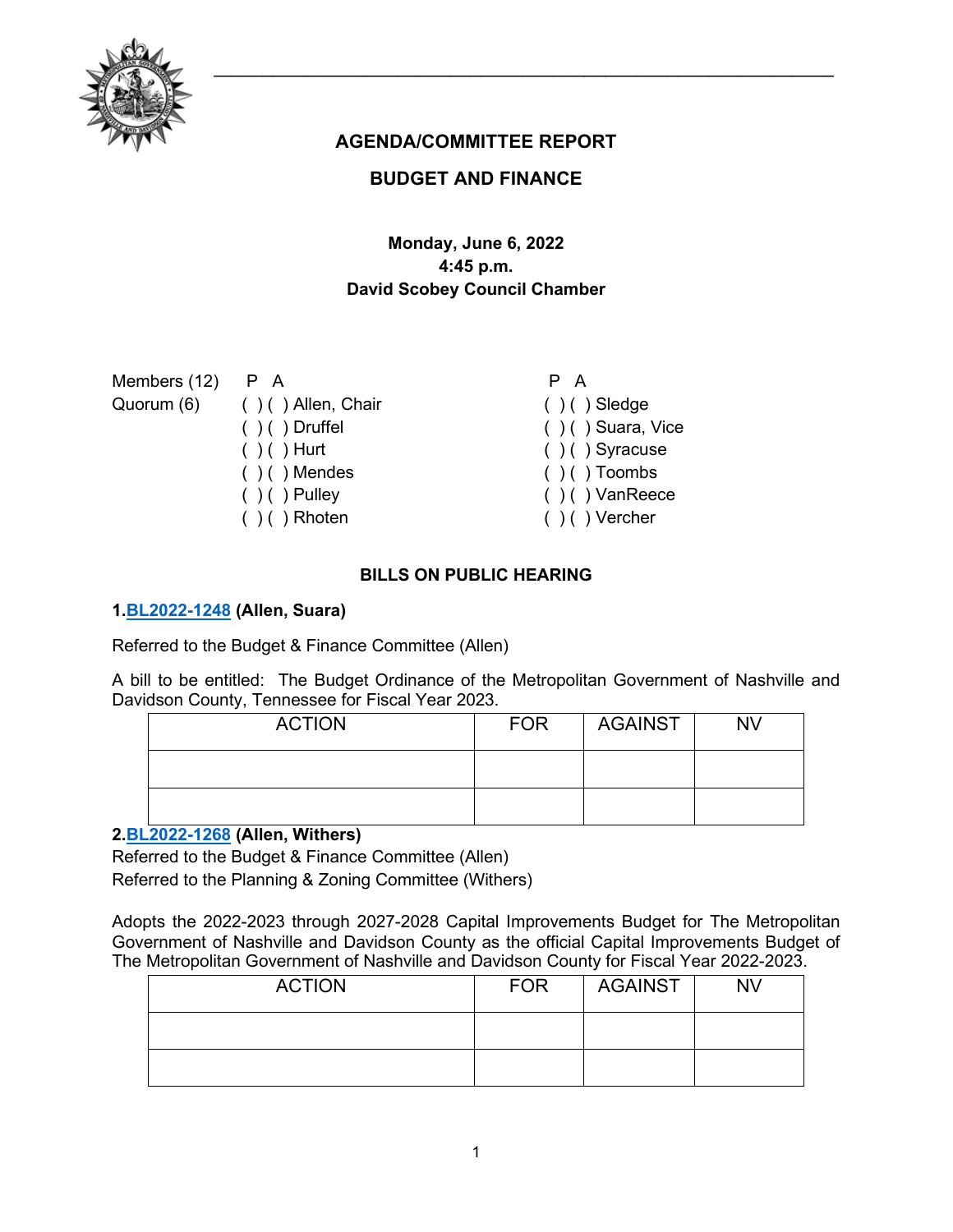## **RESOLUTIONS**

## **3[.RS2022-1545](http://nashville.legistar.com/gateway.aspx?m=l&id=/matter.aspx?key=14518) (Johnston)**

Referred to the Budget & Finance Committee (Allen)

Amends Resolution No. RS2021-1201, an initial resolution determining to issue general obligation bonds of The Metropolitan Government of Nashville and Davidson County, to reallocate funding as further described herein.

| <b>ACTION</b> | <b>FOR</b> | <b>AGAINST</b> | <b>NV</b> |
|---------------|------------|----------------|-----------|
|               |            |                |           |
|               |            |                |           |

#### **4. [RS2022-1548](http://nashville.legistar.com/gateway.aspx?m=l&id=/matter.aspx?key=14594) (Allen)**

Referred to the Budget & Finance Committee (Allen)

Accepts a grant from the Tennessee Department of Mental Health and Substance Abuse Services to the Metropolitan Government, acting by and through the State Trial Courts, to provide Tennessee Highway Safety Office Recovery Court Enhancements to existing recovery court programs and services to improve alcohol countermeasures.

| <b>ACTION</b> | <b>FOR</b> | <b>AGAINST</b> | <b>NV</b> |
|---------------|------------|----------------|-----------|
|               |            |                |           |
|               |            |                |           |

## **5. [RS2022-1549](http://nashville.legistar.com/gateway.aspx?m=l&id=/matter.aspx?key=14551) (Allen, Suara, Welsch)**

Referred to the Budget & Finance Committee (Allen)

Approves amendment one to a grant from the Tennessee Department of Mental Health and Substance Abuse Services to the Metropolitan Government, acting by and through the State Trial Courts, to provide the Tennessee Certified Recovery Court Program (TCRCP) at the Davidson County Residential Drug Court to enable the establishment of adult and juvenile drug court programs to address the needs of non-violent offenders.

| <b>ACTION</b> | <b>FOR</b> | <b>AGAINST</b> | <b>NV</b> |
|---------------|------------|----------------|-----------|
|               |            |                |           |
|               |            |                |           |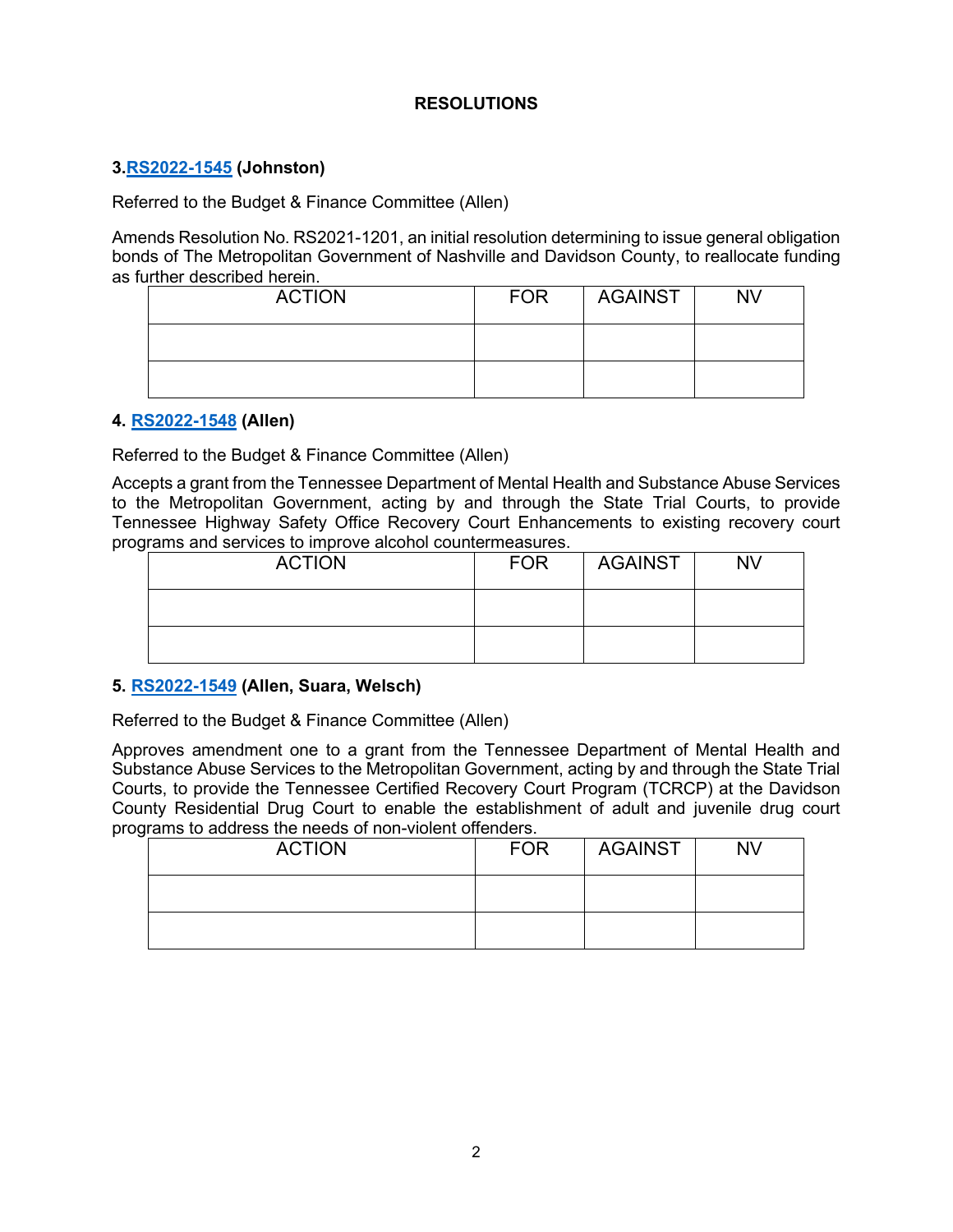## **6. [RS2022-1550](http://nashville.legistar.com/gateway.aspx?m=l&id=/matter.aspx?key=14592) (Allen, Welsch, & Suara)**

Referred to the Affordable Housing Committee (Parker) Referred to the Budget & Finance Committee (Allen)

Accepts an Eviction Diversion Initiative grant from the National Center for State Courts to the Metropolitan Government, acting by and through Davidson County General Sessions Court, Division VIII, to establish or expand court-based eviction diversion programs to prevent avoidable evictions.

| <b>ACTION</b> | <b>FOR</b> | <b>AGAINST</b> | <b>NV</b> |
|---------------|------------|----------------|-----------|
|               |            |                |           |
|               |            |                |           |

## **7. [RS2022-1551](http://nashville.legistar.com/gateway.aspx?m=l&id=/matter.aspx?key=14590) (Allen, Suara)**

Referred to the Budget & Finance Committee (Allen)

Approves amendment one to a grant from the Tennessee Department of Mental Health and Substance Abuse Services to the Metropolitan Government, acting by and through the Davidson County General Sessions Court, to provide Tennessee Certified Recovery Court Program (TCRCP) services to include intensive court supervision, mandatory drug testing, and substance abuse treatment as an alternative to adjudication or incarceration.

| <b>ACTION</b> | <b>FOR</b> | AGAINST | <b>NV</b> |
|---------------|------------|---------|-----------|
|               |            |         |           |
|               |            |         |           |

## **8. [RS2022-1552](http://nashville.legistar.com/gateway.aspx?m=l&id=/matter.aspx?key=14611) (Allen, Suara, Welsch)**

Referred to the Budget & Finance Committee (Allen)

Approves amendment three to a grant from the Tennessee Department of Children's Services to the Metropolitan Government, acting by and through the Davidson County Juvenile Court, to provide community-based case management and probation services to children at high risk of state custody.

| <b>ACTION</b> | <b>FOR</b> | AGAINST | <b>NV</b> |
|---------------|------------|---------|-----------|
|               |            |         |           |
|               |            |         |           |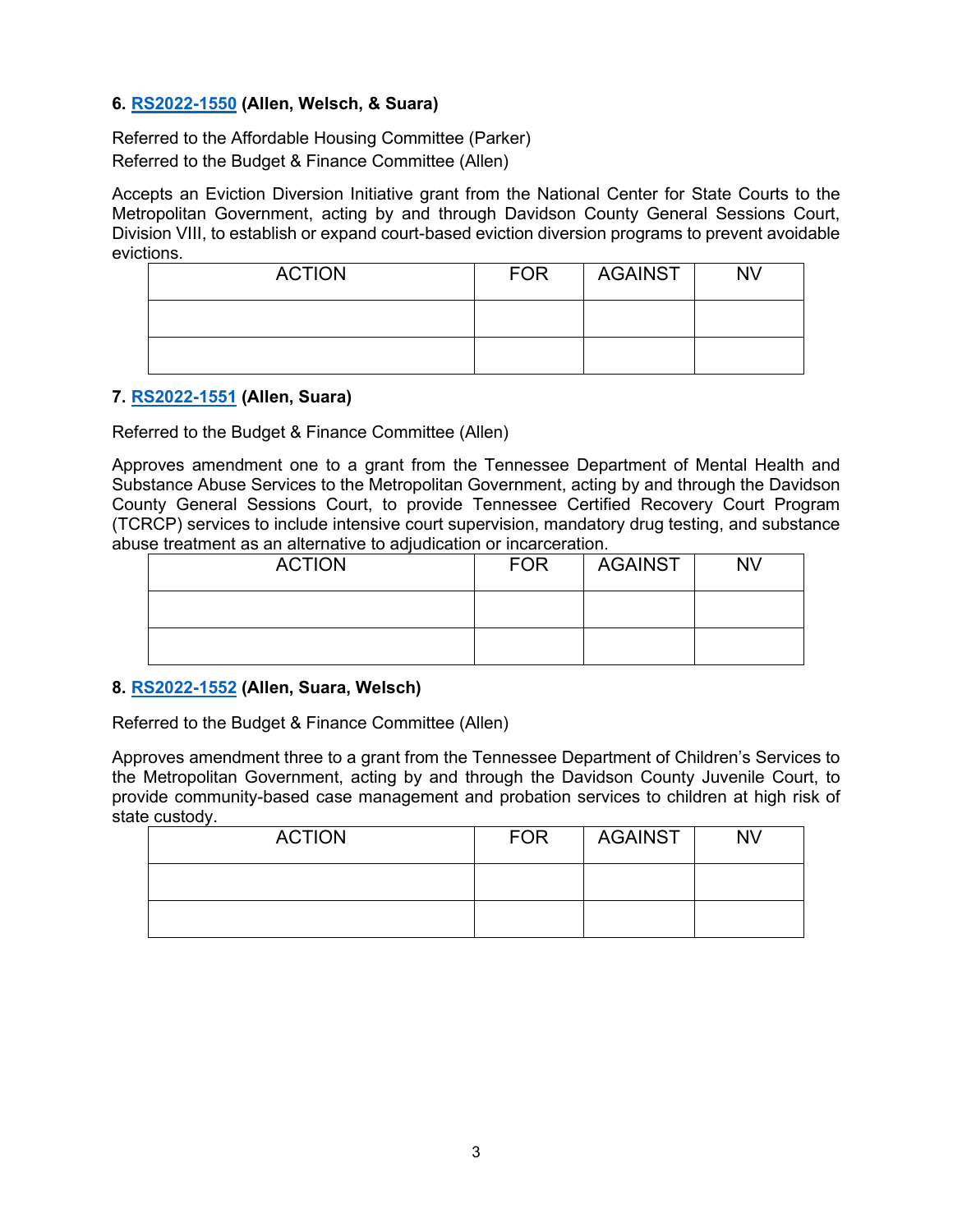## **9. [RS2022-1553](http://nashville.legistar.com/gateway.aspx?m=l&id=/matter.aspx?key=14587) (Allen, Hancock, Styles, Gamble)**

Referred to the Budget & Finance Committee (Allen) Referred to the Government Operations & Regulations Committee (Hancock)

Adopts a new pay plan for the general employees of the Metropolitan Government of Nashville and Davidson County, excluding employees of the Board of Health, Board of Education, and the Police and Fire Departments, effective July 1, 2022.

| <b>ACTION</b> | <b>FOR</b> | <b>AGAINST</b> | <b>NV</b> |
|---------------|------------|----------------|-----------|
|               |            |                |           |
|               |            |                |           |

## **10. [RS2022-1554](http://nashville.legistar.com/gateway.aspx?m=l&id=/matter.aspx?key=14588) (Allen, Hancock, Evans, Gamble)**

Referred to the Budget & Finance Committee (Allen) Referred to the Government Operations & Regulations Committee (Hancock) Referred to the Public Health & Safety Committee (Evans)

Adopts a new pay plan for employees of the Metropolitan Departments of Police and Fire, effective July 1, 2022.

| <b>ACTION</b> | <b>FOR</b> | <b>AGAINST</b> | <b>NV</b> |
|---------------|------------|----------------|-----------|
|               |            |                |           |
|               |            |                |           |

# **11. [RS2022-1555](http://nashville.legistar.com/gateway.aspx?m=l&id=/matter.aspx?key=14589) (Allen, Hancock, Evans, Gamble)**

Referred to the Budget & Finance Committee (Allen) Referred to the Government Operations & Regulations Committee (Hancock) Referred to the Public Health & Safety Committee (Evans)

Adopts a new pay plan for employees of the Metropolitan Board of Health, effective July 1, 2022.

| <b>ACTION</b> | <b>FOR</b> | <b>AGAINST</b> | ΝV |
|---------------|------------|----------------|----|
|               |            |                |    |
|               |            |                |    |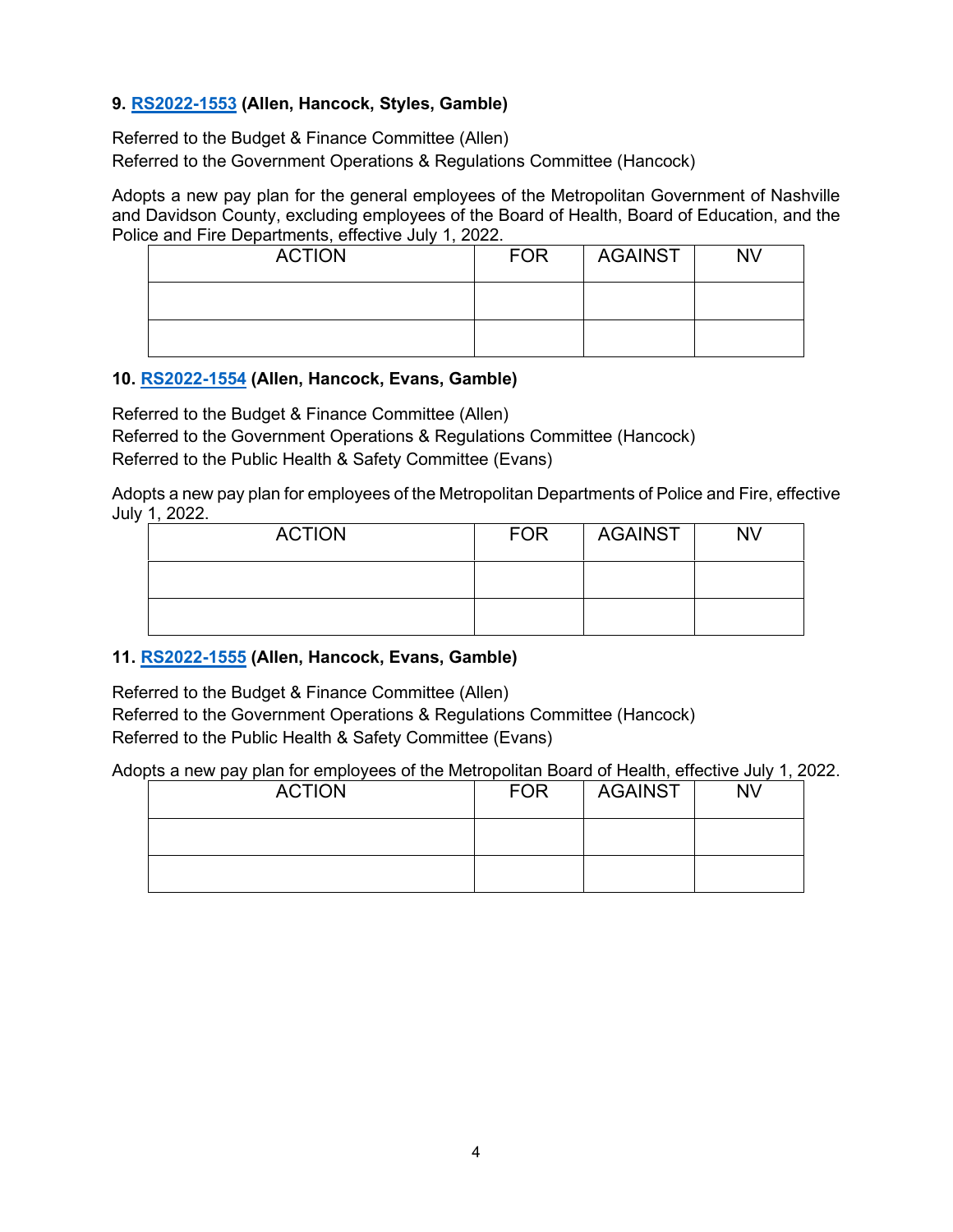## **12. [RS2022-1556](http://nashville.legistar.com/gateway.aspx?m=l&id=/matter.aspx?key=14606) (Allen)**

Referred to the Budget & Finance Committee (Allen)

Authorizes the issuance, sale, delivery and payment of one or more series of general obligation improvement bonds in an aggregate principal amount of not to exceed \$650,000,000; and providing for the levy of ad valorem taxes for the payment of debt service on the bonds.

| <b>ACTION</b> | <b>FOR</b> | <b>AGAINST</b> | <b>NV</b> |
|---------------|------------|----------------|-----------|
|               |            |                |           |
|               |            |                |           |

#### **13. [RS2022-1557](http://nashville.legistar.com/gateway.aspx?m=l&id=/matter.aspx?key=14599) (Allen)**

Referred to the Budget & Finance Committee (Allen)

Authorizes the issuance of not to exceed two hundred and ninety million (\$290,000,000) in aggregate principal amount of interfund tax anticipation notes of the Metropolitan Government of Nashville and Davidson County, Tennessee.

| <b>ACTION</b> | <b>FOR</b> | AGAINST | <b>NV</b> |
|---------------|------------|---------|-----------|
|               |            |         |           |
|               |            |         |           |

## **14. [RS2022-1558](http://nashville.legistar.com/gateway.aspx?m=l&id=/matter.aspx?key=14579) (Johnston, Gamble, Sepulveda, Welsch)**

Referred to the Budget & Finance Committee (Allen)

Appropriates \$398,000 in American Rescue Plan Act funds from Fund #30216 to offset Covid-19 Financial Oversight Committee and staff administrative expenses, and to expand the use of the existing American Rescue Plan Act funds currently allocated to public emergency response to include telework and information technology expenses.

| ີ<br><b>ACTION</b> | <b>FOR</b> | <b>AGAINST</b> | <b>NV</b> |
|--------------------|------------|----------------|-----------|
|                    |            |                |           |
|                    |            |                |           |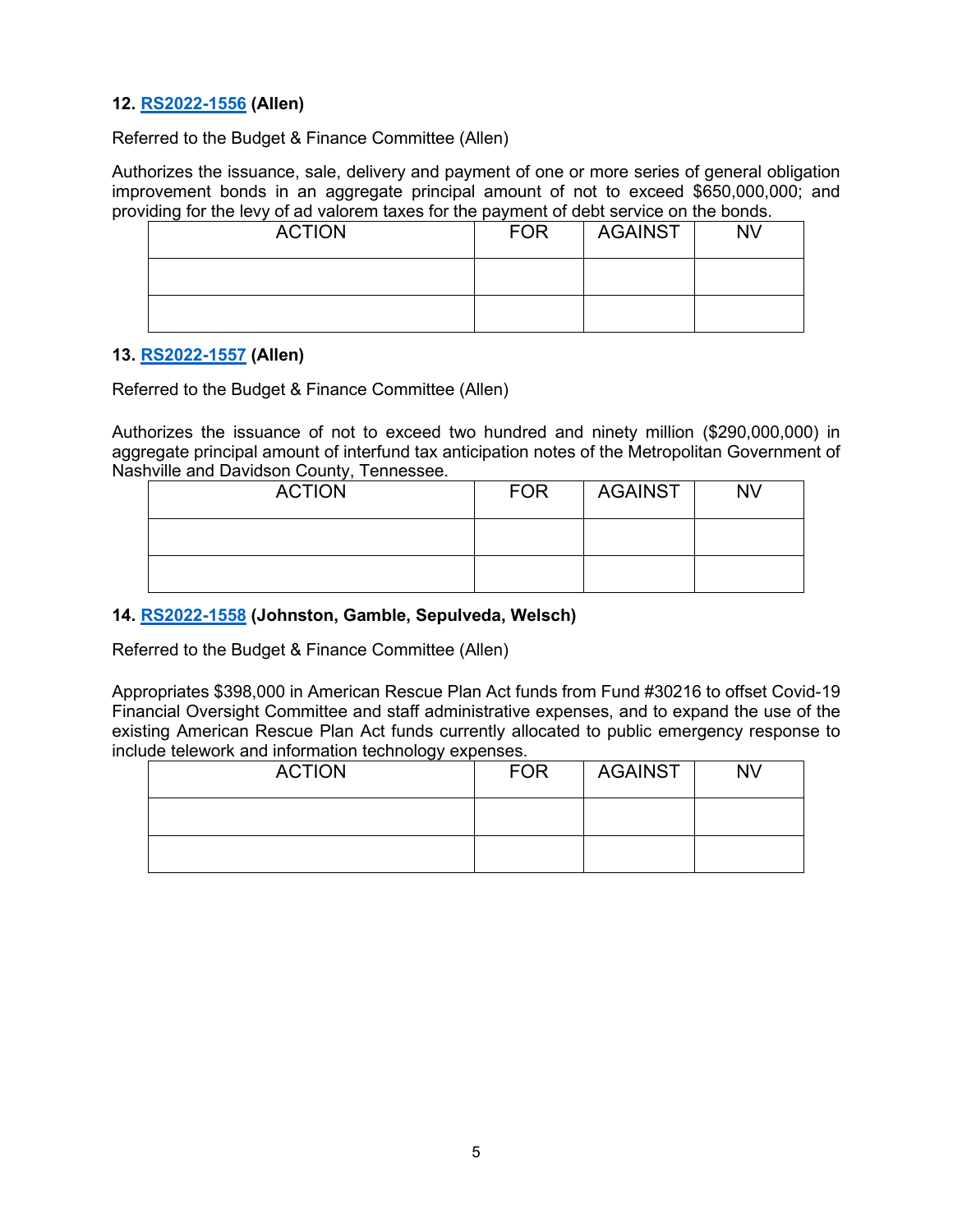## **15. [RS2022-1559](http://nashville.legistar.com/gateway.aspx?m=l&id=/matter.aspx?key=14578) (Suara, Gamble, Johnston & Others)**

Referred to the Affordable Housing Committee (Parker) Referred to the Budget & Finance Committee (Allen)

Appropriates \$2,600,851 in American Rescue Plan Act funds from Fund #30216 to provide legal representation to low and moderate-income Davidson County renters to defend against landlord eviction.

| <b>ACTION</b> | <b>FOR</b> | AGAINST | <b>NV</b> |
|---------------|------------|---------|-----------|
|               |            |         |           |
|               |            |         |           |

## **16. [RS2022-1560](http://nashville.legistar.com/gateway.aspx?m=l&id=/matter.aspx?key=14597) (Sepulveda, Gamble, Johnston & Others)**

Referred to the Budget & Finance Committee (Allen)

Appropriates \$1,820,585 in American Rescue Plan Act funds from Fund #30216 to expand critical immigrant legal services in Davidson County.

| <b>ACTION</b> | <b>FOR</b> | <b>AGAINST</b> | <b>NV</b> |
|---------------|------------|----------------|-----------|
|               |            |                |           |
|               |            |                |           |

#### **17. [RS2022-1561](http://nashville.legistar.com/gateway.aspx?m=l&id=/matter.aspx?key=14593) (Allen)**

Referred to the Budget & Finance Committee (Allen)

Approves amendment two to a grant from the Tennessee Emergency Management Agency to the Metropolitan Government, acting by and through the Department of Finance, to provide public assistance pursuant to Presidential Disaster Declaration number FEMA-4550-DR-TN for costs incurred for severe storms, straight-line winds, and flooding on March 3 - 4, 2020.

| <b>ACTION</b> | <b>FOR</b> | <b>AGAINST</b> | <b>NV</b> |
|---------------|------------|----------------|-----------|
|               |            |                |           |
|               |            |                |           |

## **18. [RS2022-1562](http://nashville.legistar.com/gateway.aspx?m=l&id=/matter.aspx?key=14577) (Allen, Young, Styles)**

Referred to the Budget & Finance Committee (Allen) Referred to the Transportation and Infrastructure Committee (Young)

Accepts the terms of a cooperative purchasing master agreement for plastic refuse and recycling containers with related technology solutions for the department of Water and Sewerage Services.

| <b>ACTION</b> | <b>FOR</b> | <b>AGAINST</b> | <b>NV</b> |
|---------------|------------|----------------|-----------|
|               |            |                |           |
|               |            |                |           |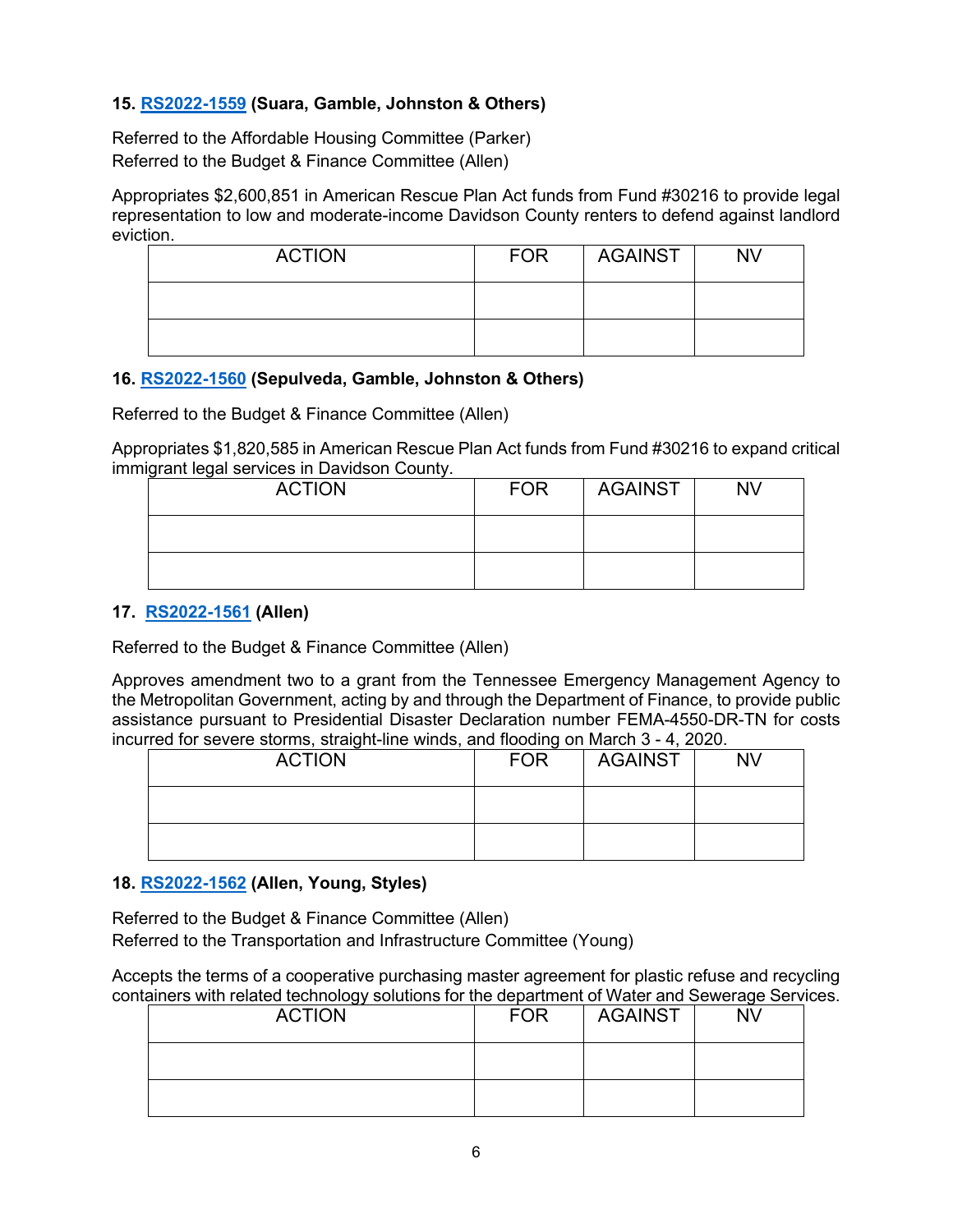## **19. [RS2022-1563](http://nashville.legistar.com/gateway.aspx?m=l&id=/matter.aspx?key=14600) (Allen, Evans, Styles)**

Referred to the Budget & Finance Committee (Allen) Referred to the Public Health & Safety Committee (Evans)

Accepts the terms of a cooperative purchasing master agreement for a cloud-based solution for scalable computing and storage related to computer-aided dispatch for the Metropolitan Nashville Police Department.

| <b>ACTION</b> | <b>FOR</b> | AGAINST | <b>NV</b> |
|---------------|------------|---------|-----------|
|               |            |         |           |
|               |            |         |           |

#### **20. [RS2022-1564](http://nashville.legistar.com/gateway.aspx?m=l&id=/matter.aspx?key=14582) (Allen, Bradford)**

Referred to the Budget & Finance Committee (Allen)

Referred to the Public Facilities, Arts, & Culture Committee (Bradford)

Approves a contract between the Metropolitan Government of Nashville and Davidson County and The Library Corporation to provide software maintenance and support for the CarlX integrated library system.

| <b>ACTION</b> | <b>FOR</b> | <b>AGAINST</b> | <b>NV</b> |
|---------------|------------|----------------|-----------|
|               |            |                |           |
|               |            |                |           |

## **21. [RS2022-1565](http://nashville.legistar.com/gateway.aspx?m=l&id=/matter.aspx?key=14605) (Allen, Styles)**

Referred to the Budget & Finance Committee (Allen)

Accepts the terms of a master agreement for rental cars for the Metropolitan Government of Nashville and Davidson County.

| <b>ACTION</b> | <b>FOR</b> | AGAINST | <b>NV</b> |
|---------------|------------|---------|-----------|
|               |            |         |           |
|               |            |         |           |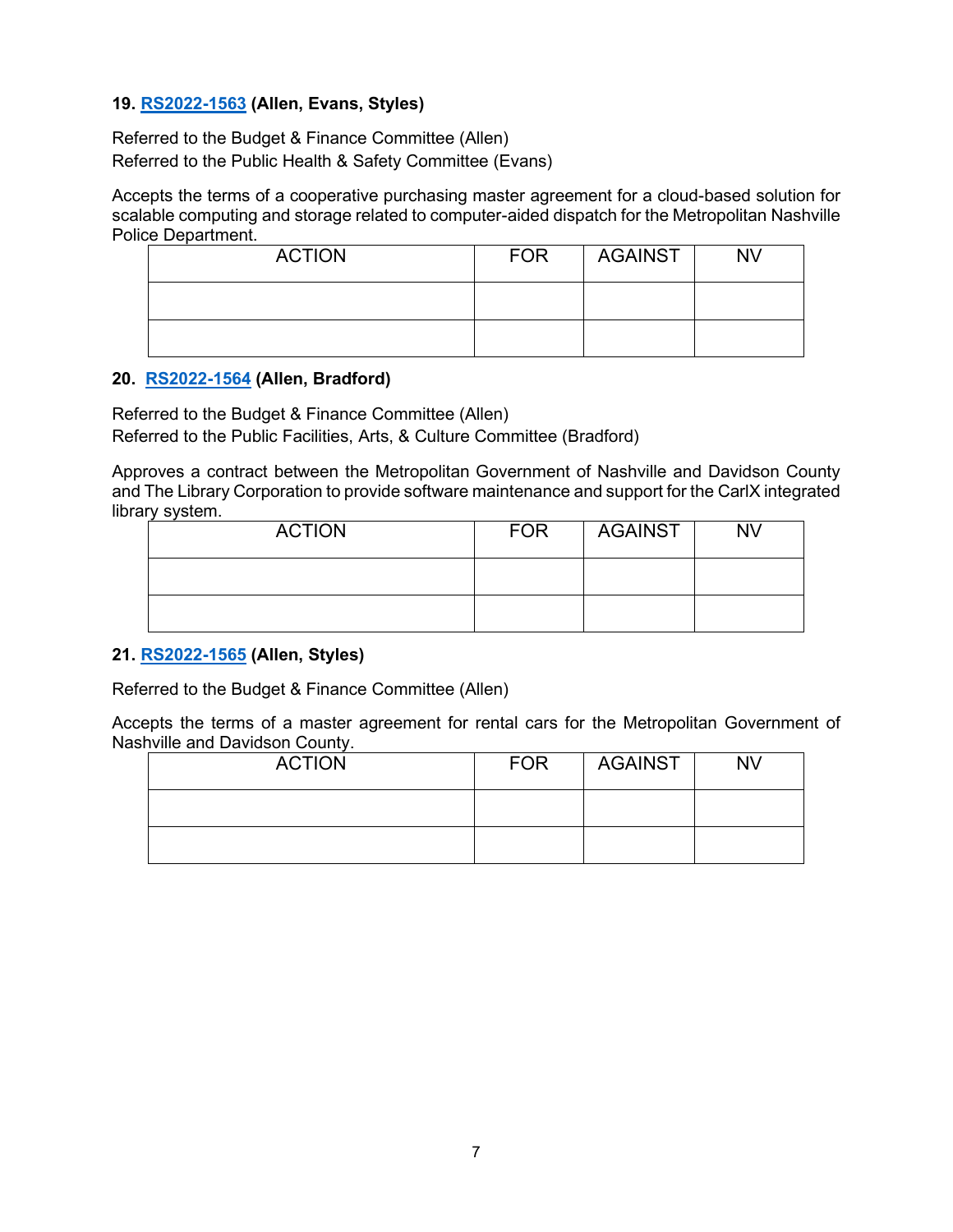## **22. [RS2022-1566](http://nashville.legistar.com/gateway.aspx?m=l&id=/matter.aspx?key=14612) (Allen, Welsch, Suara, Styles)**

Referred to the Budget & Finance Committee (Allen) Referred to the Human Services Committee (Welsch)

Appropriates grant funds from the Tennessee Housing Development Agency to the Metropolitan Government, acting by and through the Metropolitan Action Commission, for Low Income Home Water Assistance Program (LIHWAP) services targeted toward the elderly, disabled, veterans, and households with children under the age of six years.

| <b>ACTION</b> | <b>FOR</b> | <b>AGAINST</b> | <b>NV</b> |
|---------------|------------|----------------|-----------|
|               |            |                |           |
|               |            |                |           |

## **23. [RS2022-1567](http://nashville.legistar.com/gateway.aspx?m=l&id=/matter.aspx?key=14610) (Allen, Welsch, Suara, Styles)**

Referred to the Budget & Finance Committee (Allen) Referred to the Human Services Committee (Welsch)

Approves a grant from the Community Foundation of Middle Tennessee to the Metropolitan Government, acting by and through the Metropolitan Action Commission, to provide a stipend for summer 2022 interns in the POWER Youth's High School Interns Program.

| <b>ACTION</b> | <b>FOR</b> | <b>AGAINST</b> | <b>NV</b> |
|---------------|------------|----------------|-----------|
|               |            |                |           |
|               |            |                |           |

## **24. [RS2022-1568](http://nashville.legistar.com/gateway.aspx?m=l&id=/matter.aspx?key=14586) (Allen, Evans, Styles)**

Referred to the Budget & Finance Committee (Allen) Referred to the Public Health & Safety Committee (Evans)

Accepts a donation of public safety service delivery equipment from the Nashville Downtown Partnership for the Nashville Fire Department ("NFD") and the Metropolitan Nashville Police Department ("MNPD") to enhance public safety.

| <b>ACTION</b> | <b>FOR</b> | <b>AGAINST</b> | <b>NV</b> |
|---------------|------------|----------------|-----------|
|               |            |                |           |
|               |            |                |           |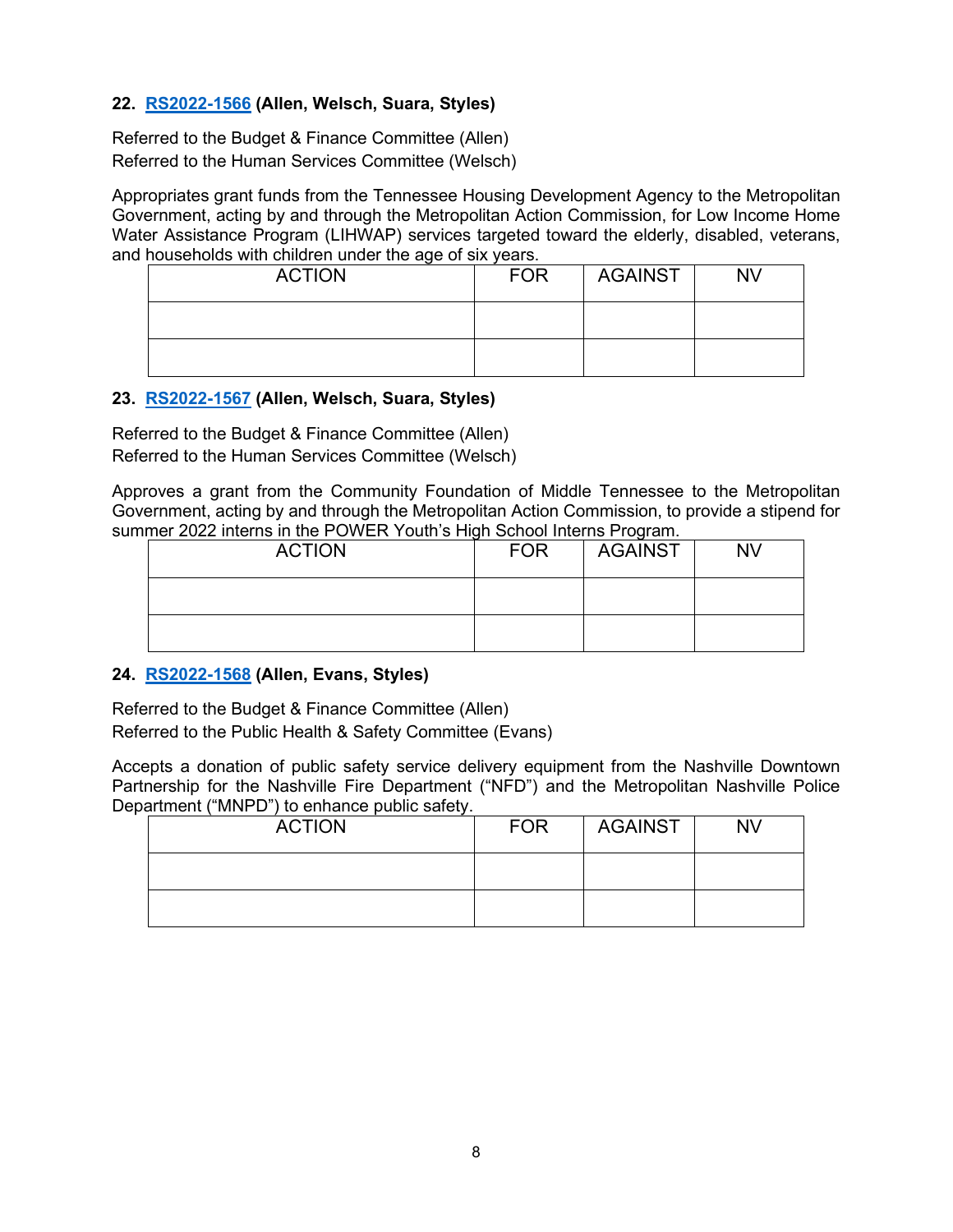## **25. [RS2022-1569](http://nashville.legistar.com/gateway.aspx?m=l&id=/matter.aspx?key=14595) (Allen, Evans, Suara & Others)**

Referred to the Budget & Finance Committee (Allen) Referred to the Public Health & Safety Committee (Evans)

Approves amendment two to a Victims of Crime Act (VOCA) grant from the Tennessee Department of Finance and Administration, Office of Criminal Justice Programs, to the Metropolitan Government, acting by and through the Metropolitan Nashville Police Department, to fund the position of a VOCA Law Enforcement Victim Coordinator.

| <b>ACTION</b> | <b>FOR</b> | <b>AGAINST</b> | <b>NV</b> |
|---------------|------------|----------------|-----------|
|               |            |                |           |
|               |            |                |           |

#### **26. [RS2022-1570](http://nashville.legistar.com/gateway.aspx?m=l&id=/matter.aspx?key=14596) (Allen, Evans, Suara, Welsch)**

Referred to the Budget & Finance Committee (Allen) Referred to the Public Health & Safety Committee (Evans)

Approves amendment two to a Victims of Crime Act (VOCA) grant from the Tennessee Department of Finance and Administration, Office of Criminal Justice Programs, to the Metropolitan Government, acting by and through the Metropolitan Nashville Police Department, to fund counselor and victim advocate positions to provide mental health services, support services, and criminal justice system advocacy.

| <b>ACTION</b> | <b>FOR</b> | <b>AGAINST</b> | <b>NV</b> |
|---------------|------------|----------------|-----------|
|               |            |                |           |
|               |            |                |           |

## **27. [RS2022-1571](http://nashville.legistar.com/gateway.aspx?m=l&id=/matter.aspx?key=14542) (Allen, Bradford, Suara & Others)**

Referred to the Budget & Finance Committee (Allen) Referred to the Public Facilities, Arts, & Culture Committee (Bradford)

Accepts a grant from the Tennessee State Library and Archives to the Metropolitan Government, acting by and through the Nashville Public Library, to provide access to and circulation of special materials formatted for individuals who are hearing impaired.

| <b>ACTION</b> | <b>FOR</b> | <b>AGAINST</b> | <b>NV</b> |
|---------------|------------|----------------|-----------|
|               |            |                |           |
|               |            |                |           |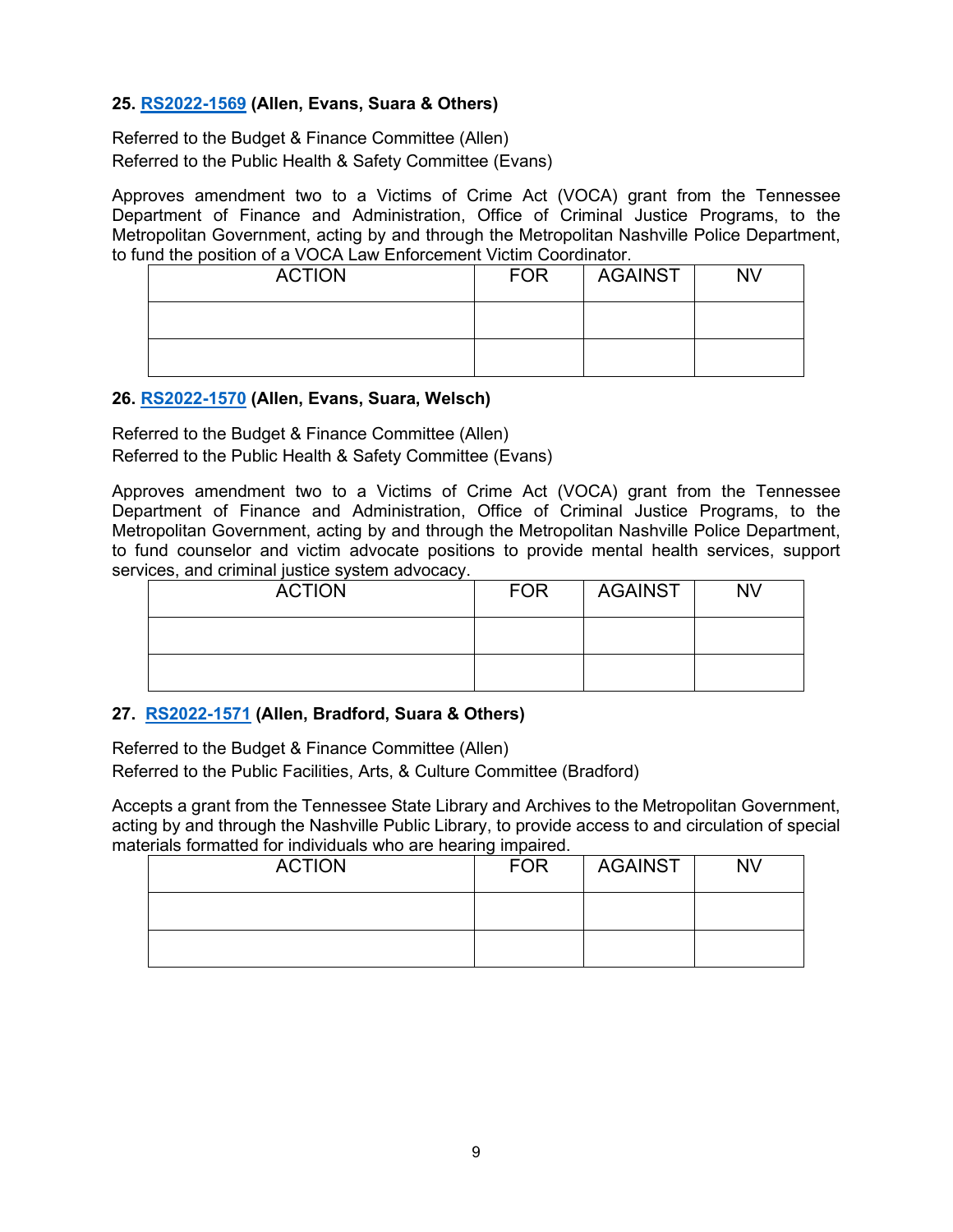## **28. [RS2022-1572](http://nashville.legistar.com/gateway.aspx?m=l&id=/matter.aspx?key=14543) (Allen, Bradford, Suara, Welsch)**

Referred to the Budget & Finance Committee (Allen) Referred to the Public Facilities, Arts, & Culture Committee (Bradford)

A resolution approving amendment one to a grant from the Tennessee State Library and Archives to the Metropolitan Government, acting by and through the Nashville Public Library, to provide access to and circulation of special materials formatted for individuals who are hearing impaired.

| <b>ACTION</b> | <b>FOR</b> | AGAINST | <b>NV</b> |
|---------------|------------|---------|-----------|
|               |            |         |           |
|               |            |         |           |

#### **29. [RS2022-1573](http://nashville.legistar.com/gateway.aspx?m=l&id=/matter.aspx?key=14591) (Allen, Evans, Suara, Welsch)**

Referred to the Budget & Finance Committee (Allen) Referred to the Public Health & Safety Committee (Evans)

Accepts a grant from the Tennessee Department of Health to the Metropolitan Government, acting by and through the Metropolitan Board of Health, to provide the Tennessee Breast and Cervical Screening Program to offer individualized assistance to clients and to facilitate timely access to quality screening and diagnostics.

| <b>ACTION</b> | <b>FOR</b> | <b>AGAINST</b> | <b>NV</b> |
|---------------|------------|----------------|-----------|
|               |            |                |           |
|               |            |                |           |

## **30. [RS2022-1574](http://nashville.legistar.com/gateway.aspx?m=l&id=/matter.aspx?key=14552) (Allen, Evans, Suara, Welsch)**

Referred to the Budget & Finance Committee (Allen) Referred to the Public Health & Safety Committee (Evans)

Approves a grant contract between the Metropolitan Government, acting by and through the Metropolitan Board of Health, and the Mental Health Cooperative to provide expertise and staff in emergency behavioral health care to support the launch and pilot year of the Metropolitan Nashville Police Department's (MNPD) co-response model, Nashville Partners in Care.

| <b>ACTION</b> | <b>FOR</b> | AGAINST | <b>NV</b> |
|---------------|------------|---------|-----------|
|               |            |         |           |
|               |            |         |           |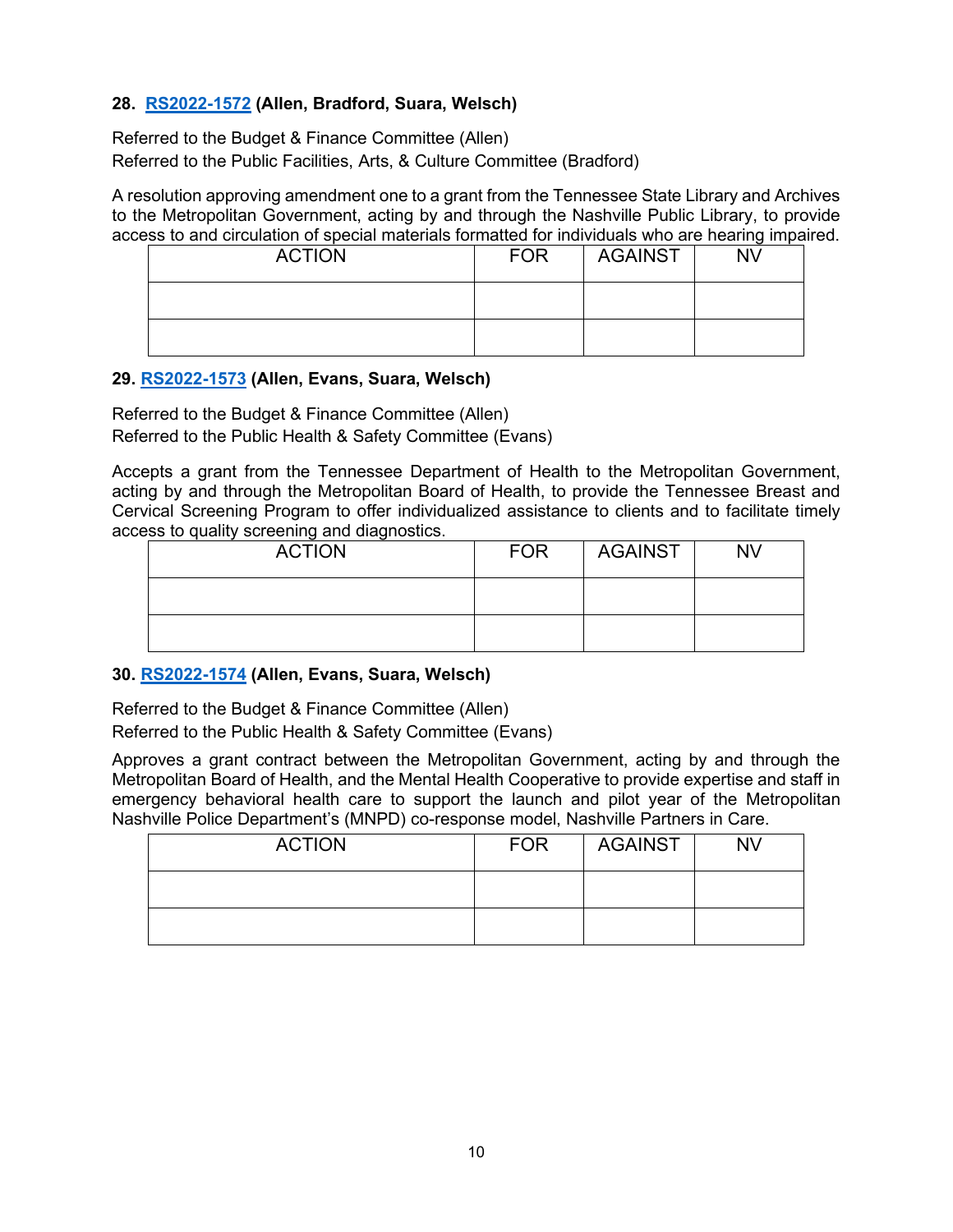## **31. [RS2022-1575](http://nashville.legistar.com/gateway.aspx?m=l&id=/matter.aspx?key=14613) (Allen, Evans)**

Referred to the Budget & Finance Committee (Allen) Referred to the Public Health & Safety Committee (Evans)

Approves amendment one to a grant contract between the Metropolitan Government, acting by and through the Metropolitan Board of Health, and STARS Nashville to fund an epidemiologist position to study data regarding cigarette smoking, vaping, and e-cigarette use with the primary focus on children and young adults.

| <b>ACTION</b> | <b>FOR</b> | AGAINST | <b>NV</b> |
|---------------|------------|---------|-----------|
|               |            |         |           |
|               |            |         |           |

## **32. [RS2022-1576](http://nashville.legistar.com/gateway.aspx?m=l&id=/matter.aspx?key=14584) (Parker, Allen, Welsch & Others)**

Referred to the Affordable Housing Committee (Parker) Referred to the Budget & Finance Committee (Allen) Referred to the Human Services Committee (Welsch)

Approves a subrecipient grant agreement by and between the Metropolitan Development and Housing Agency (MDHA) and the Metropolitan Government, acting by and through Metropolitan Social Services, for one-time payments of first month's rent and security/utility deposits on behalf of homeless persons obtaining housing through various campaigns.

| ------<br>- - - - - -<br><b>ACTION</b> | <b>FOR</b> | --- <del>- -</del> - - -<br><b>AGAINST</b> | <b>NV</b> |
|----------------------------------------|------------|--------------------------------------------|-----------|
|                                        |            |                                            |           |
|                                        |            |                                            |           |

## **33. [RS2022-1577](http://nashville.legistar.com/gateway.aspx?m=l&id=/matter.aspx?key=14585) (Allen, Young, Suara & Others)**

Referred to the Budget & Finance Committee (Allen) Referred to the Transportation and Infrastructure Committee (Young)

Accepts a Federal COVID Relief Funds for Transportation Improvements grant from the Tennessee Department of Transportation to the Metropolitan Government, acting by and through the Nashville Department of Transportation and Multimodal Infrastructure, for pedestrian safety and multimodal intersection improvements at various locations.

| <b>ACTION</b> | <b>FOR</b> | <b>AGAINST</b> | <b>NV</b> |
|---------------|------------|----------------|-----------|
|               |            |                |           |
|               |            |                |           |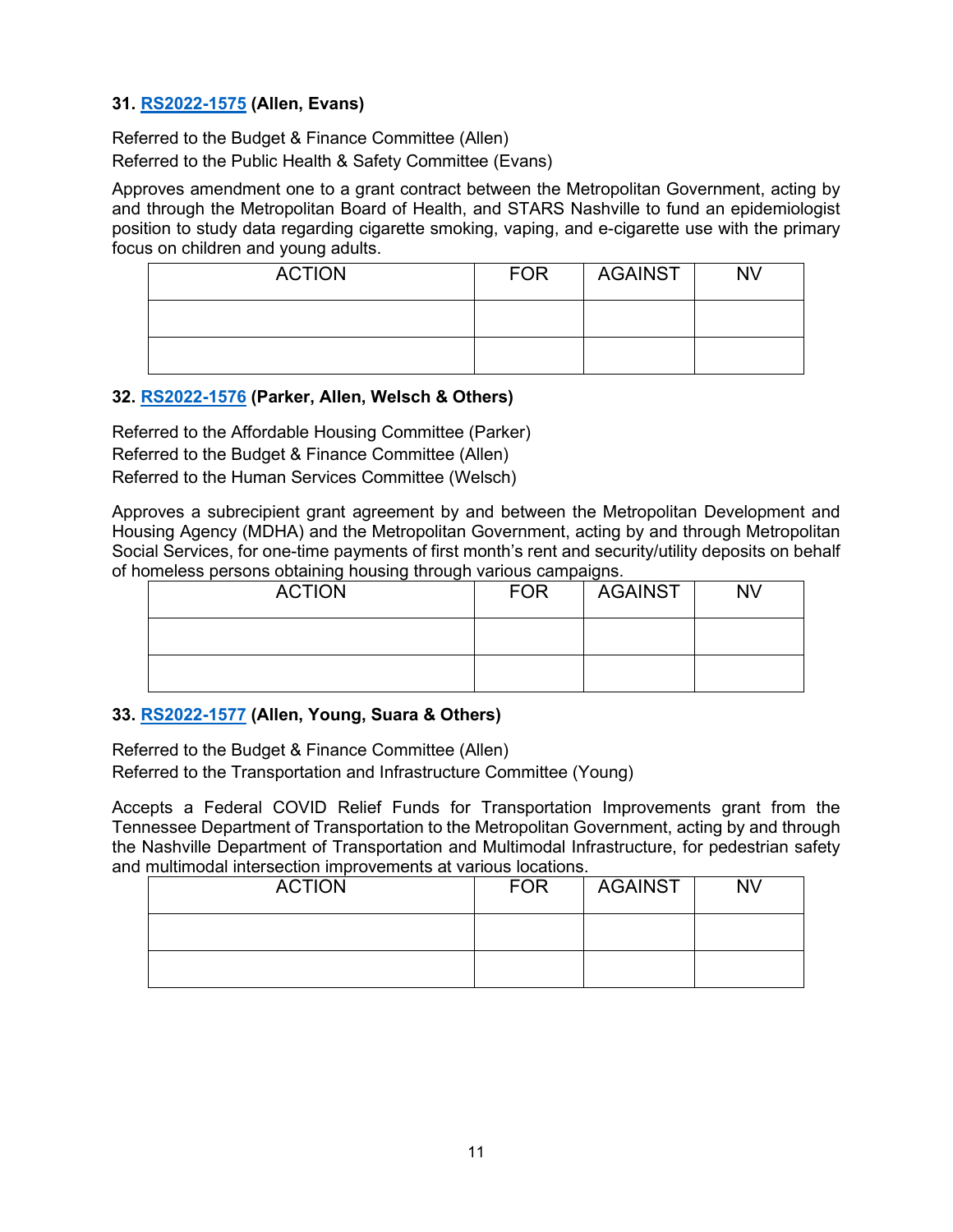# **34. [RS2022-1578](http://nashville.legistar.com/gateway.aspx?m=l&id=/matter.aspx?key=14598) (Sledge, Allen, Withers, Young)**

Referred to the Budget & Finance Committee (Allen) Referred to the Planning & Zoning Committee (Withers) Referred to the Transportation and Infrastructure Committee (Young)

Approves a participation agreement between the Metropolitan Government of Nashville and Davidson County, acting by and through the Metropolitan Department of Water and Sewerage Services, and 1302 Pillow Street, LLC, to provide public water service improvements for Pillow Street's proposed development, as well as other existing properties in the area (MWS Project No. 20-WL-0142 and Proposal No. 2022M-021AG-001).

| <b>ACTION</b> | <b>FOR</b> | <b>AGAINST</b> | <b>NV</b> |
|---------------|------------|----------------|-----------|
|               |            |                |           |
|               |            |                |           |

# **BILLS ON SECOND READING**

# **35. [BL2022-1169](http://nashville.legistar.com/gateway.aspx?m=l&id=/matter.aspx?key=14261) (Benedict, Allen, Withers)**

Approved & Re-Referred to the Budget & Finance Committee (Allen)

Approved & Re-Referred to the Education Committee (Lee)

Approved & Re-Referred to the Planning and Zoning Committee (Withers)

Approves a Lease Agreement by and between the Metropolitan Government of Nashville and Davidson County acting by and through the Metropolitan Board of Education and East End Prep (Proposal No. 2021-012PR-001).

| <b>ACTION</b> | <b>FOR</b> | <b>AGAINST</b> | NV |
|---------------|------------|----------------|----|
|               |            |                |    |
|               |            |                |    |

## **36. [BL2022-1249](http://nashville.legistar.com/gateway.aspx?m=l&id=/matter.aspx?key=14438) (Allen & Suara)**

Referred to the Budget & Finance Committee (Allen)

Establishes the tax levy in the General Services District for the fiscal year 2022-2023, and declaring the amount required for the annual operating budget of the Urban Services District, pursuant to section 6.07 of the Metropolitan Charter.

| <b>ACTION</b> | <b>FOR</b> | AGAINST | <b>NV</b> |
|---------------|------------|---------|-----------|
|               |            |         |           |
|               |            |         |           |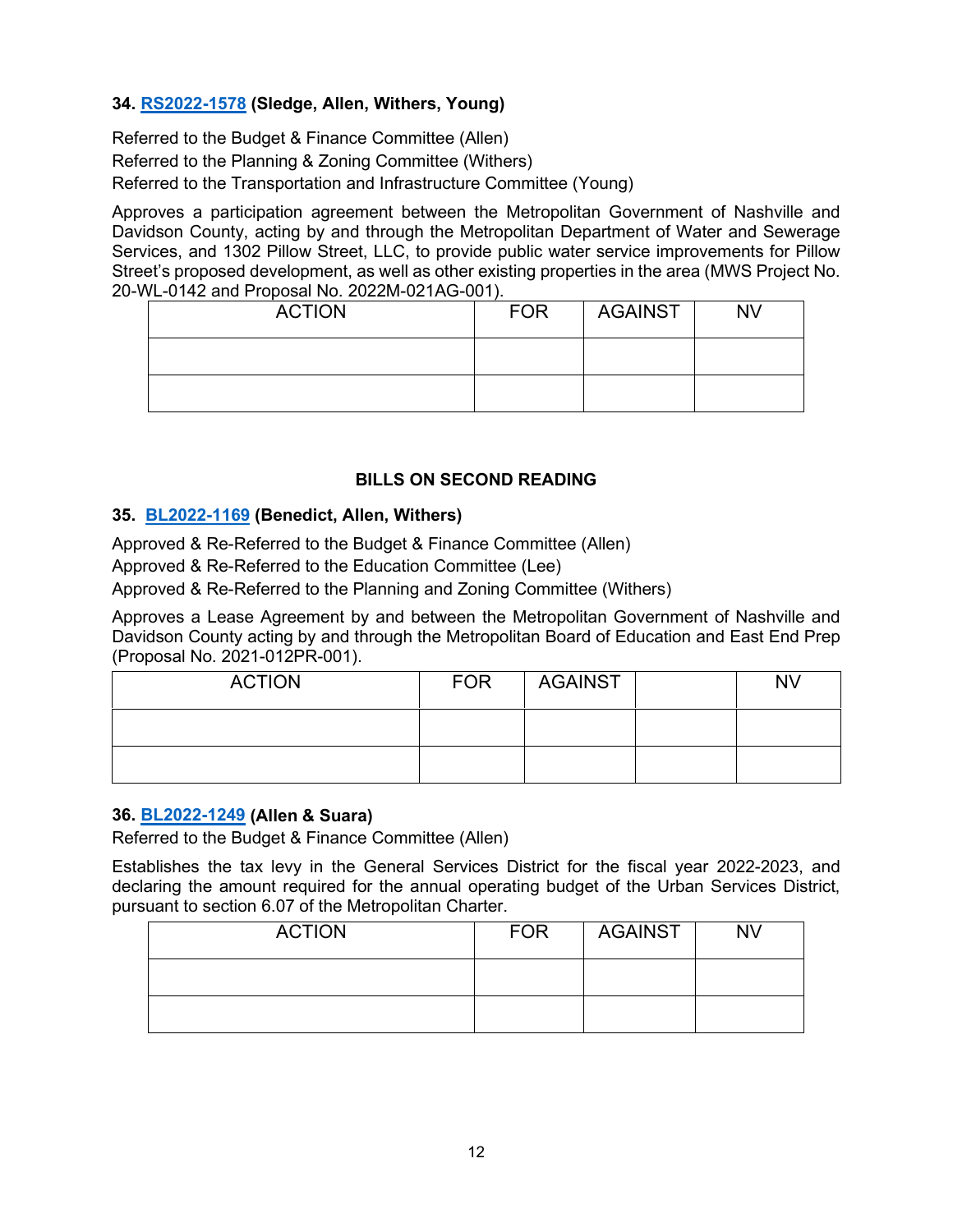# **37. [BL2022-1250](http://nashville.legistar.com/gateway.aspx?m=l&id=/matter.aspx?key=14483) (Styles, Welsch, Toombs, & others)**

Referred to the Budget & Finance Committee (Allen)

Referred to the Public Facilities, Arts, & Culture Committee (Bradford)

Amends Title 2 of the Metropolitan Code of Laws to create the Nashville Entertainment Commission.

| <b>ACTION</b> | <b>FOR</b> | <b>AGAINST</b> | <b>NV</b> |
|---------------|------------|----------------|-----------|
|               |            |                |           |
|               |            |                |           |

#### **38. [BL2022-1251](http://nashville.legistar.com/gateway.aspx?m=l&id=/matter.aspx?key=14484) (Allen, Evans)**

Referred to the Budget & Finance Committee (Allen)

Amends Section 5.04.120 of the Metropolitan Code of Laws to increase the threshold of donations that Metropolitan Government departments, boards, and commissions may accept and expend and to require certain information be included in the resolution accepting a donation.

| <b>ACTION</b> | <b>FOR</b> | <b>AGAINST</b> | <b>NV</b> |
|---------------|------------|----------------|-----------|
|               |            |                |           |
|               |            |                |           |

## **39. [BL2022-1252](http://nashville.legistar.com/gateway.aspx?m=l&id=/matter.aspx?key=14482) (Styles, Gamble, Bradford, & Porterfield)**

Referred to the Budget & Finance Committee (Allen) Referred to the Public Health & Safety Committee (Evans)

Amends Title 8 of the Metropolitan Code of Laws relative to animals.

| <b>ACTION</b> | <b>FOR</b> | <b>AGAINST</b> | <b>NV</b> |
|---------------|------------|----------------|-----------|
|               |            |                |           |
|               |            |                |           |

## **40. [BL2022-1253](http://nashville.legistar.com/gateway.aspx?m=l&id=/matter.aspx?key=14459) (Allen, Hancock)**

Referred to the Budget & Finance Committee (Allen)

Referred to the Government Operations & Regulations Committee (Hancock)

Creates the positions of Apprentice, Compliance Monitor - Senior, Compliance Monitor, Fire Logistics and Inventory Clerk, Human Resources Specialist, Safety Specialist, Short Term Rental Inspection Chief, Short Term Rental Inspector, Treasury Analyst - Senior, and Treasury Analyst.

| <b>ACTION</b> | <b>FOR</b> | <b>AGAINST</b> | NV |
|---------------|------------|----------------|----|
|               |            |                |    |
|               |            |                |    |